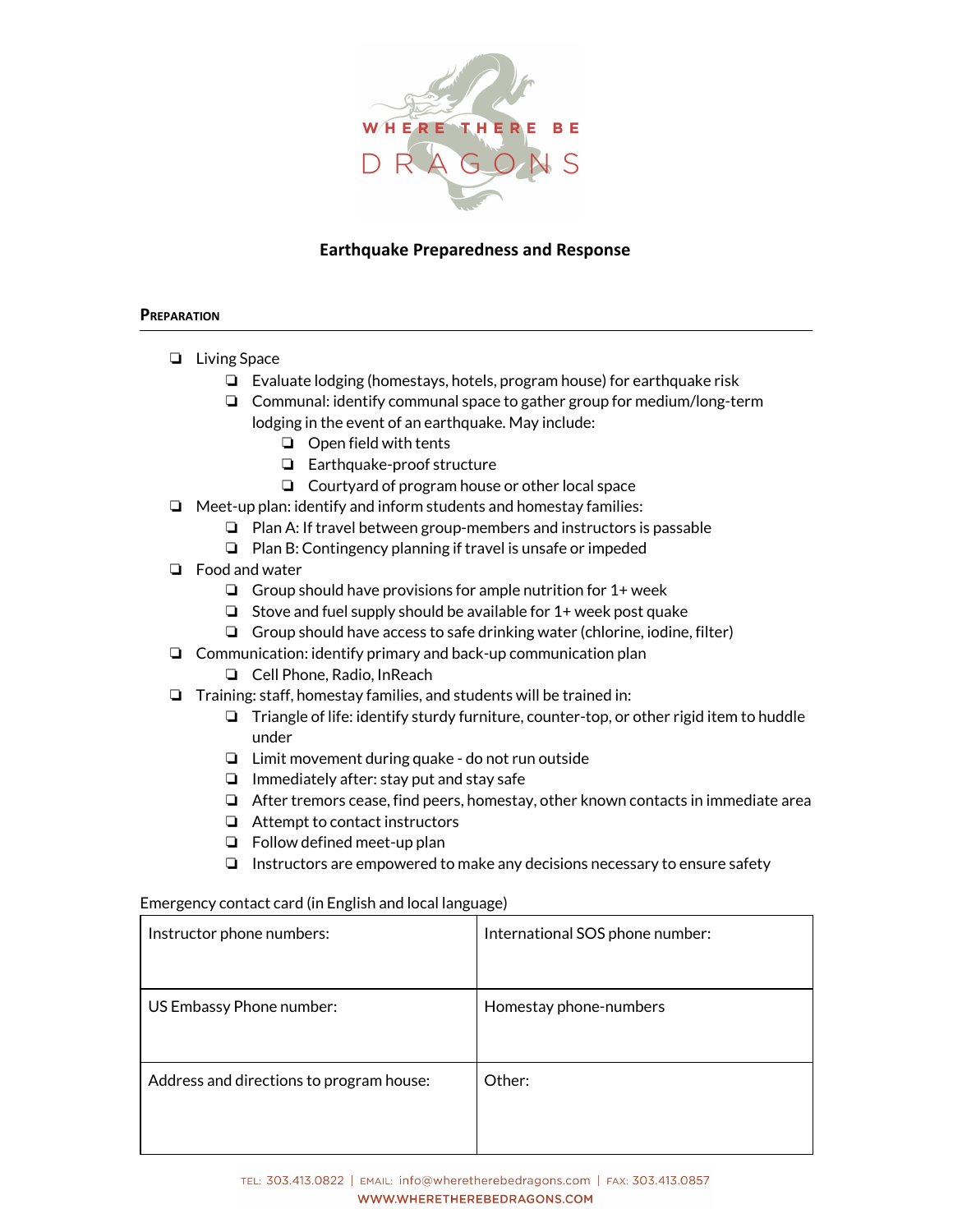

### POST-QUAKE: IMMEDIATE ACTION ITEMS FOR INSTRUCTORS:

- Make contact with all group members and ensure their safety. If their safety is in jeopardy, make a plan to ensure their safety. Be direct in communicating important safety measures to students, including those listed in this document
- Contact Dragons' administration
- Post a Yak Yak and/or collaborate with Admin to post a Yak Yak update regarding student safety
- Stay Put: avoid all travel except that which is required to move group members out of harm's-way
- Register with the US Embassy (STEP) and begin receiving updates
- Consider the likelihood of a repeat event and monitor aftershocks
- Draft a Risk Management Plan for new circumstances and consider itinerary changes

## POST-QUAKE: SHORT-TERM ACTION ITEMS:

- Once deemed safe, and as soon as possible, gather as a group and debrief the situation, including emotional processing
- Consider making professional mental health support available
- Limit travel to essential course-related activities
- Avoid public transportation whenever possible
- Avoid public and crowded spaces
- Continue monitoring the situation via local contacts, media, and government sources
- Continue assessing regional safety and plan accordingly, including evacuation, termination, or re-route - Review Risk Threshold document for determination